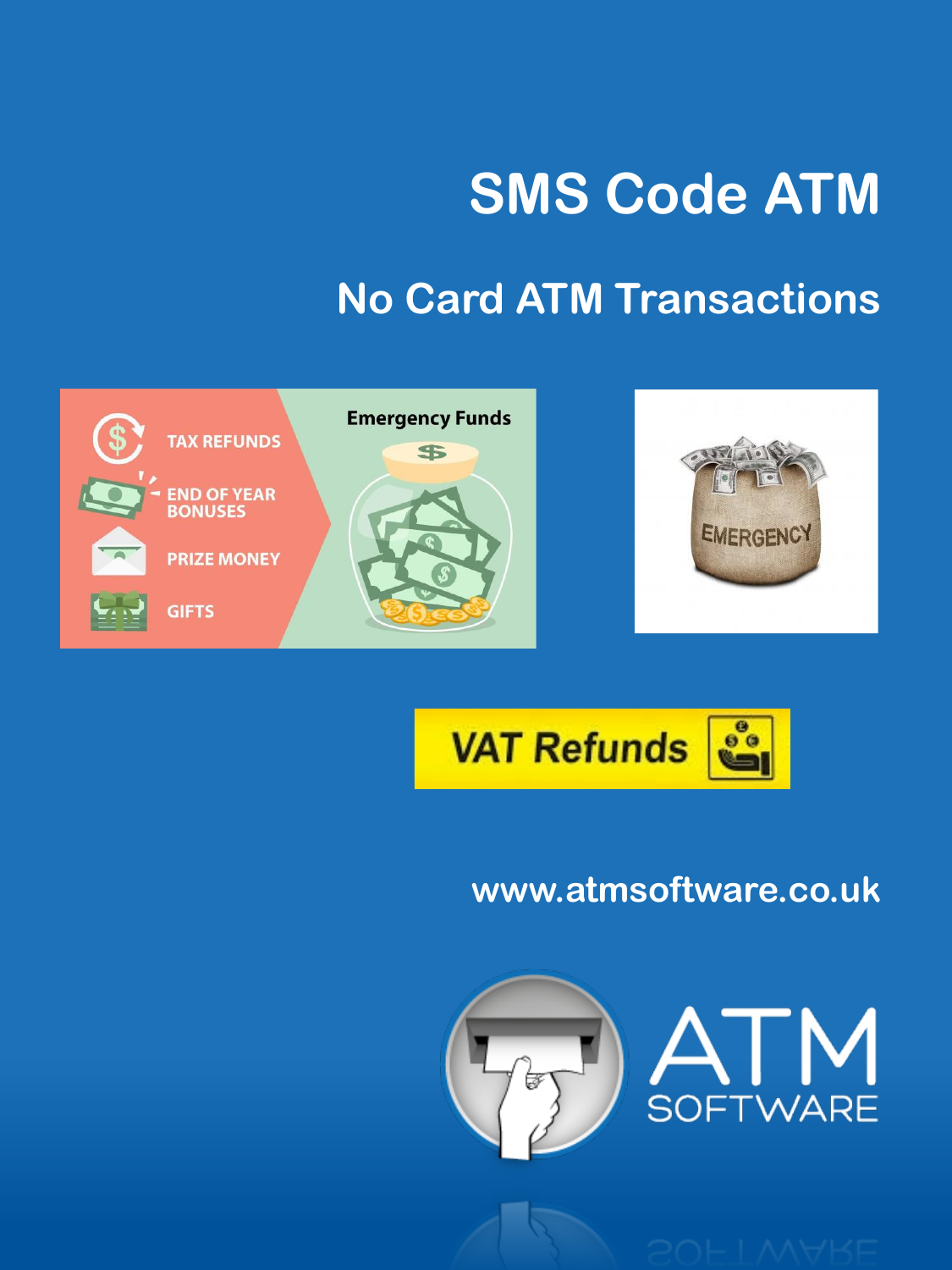#### **Advantages**

- Provide ATM transactions without the need for a card
- Transaction initiated by consumer entering an SMS Code
- Issue any cash amounts without the need for any type of cards

#### **Technology**

• Modern technology and the latest NCR ATM machines. Same technology as offered by major high-street banks

• Wireless Solution Option – No Cable Connections to ATM required. Easy siting of ATM in environments such as airports, ferry ports and railway stations

#### **Indoor and Through the Wall**

• The NCR SelfServ 22 and 26 Models enhances any interior office space with a minimal footprint. Ideal for very tight locations or where space is at an absolute premium

• The NCR SelfServ 25 is a through-the-wall machine with Dual-Dispense Capability. Up to 8 Cash Cassettes each with a different currency and denomination

#### **Software Solutions**

- Unique ATM software solution easily connects to any business system
- Optional Management Station
- ATM does not need a Card Reader or, complex EPP Keyboards





**www.atmsoftware.co.uk solutions@atmsoftware.co.uk**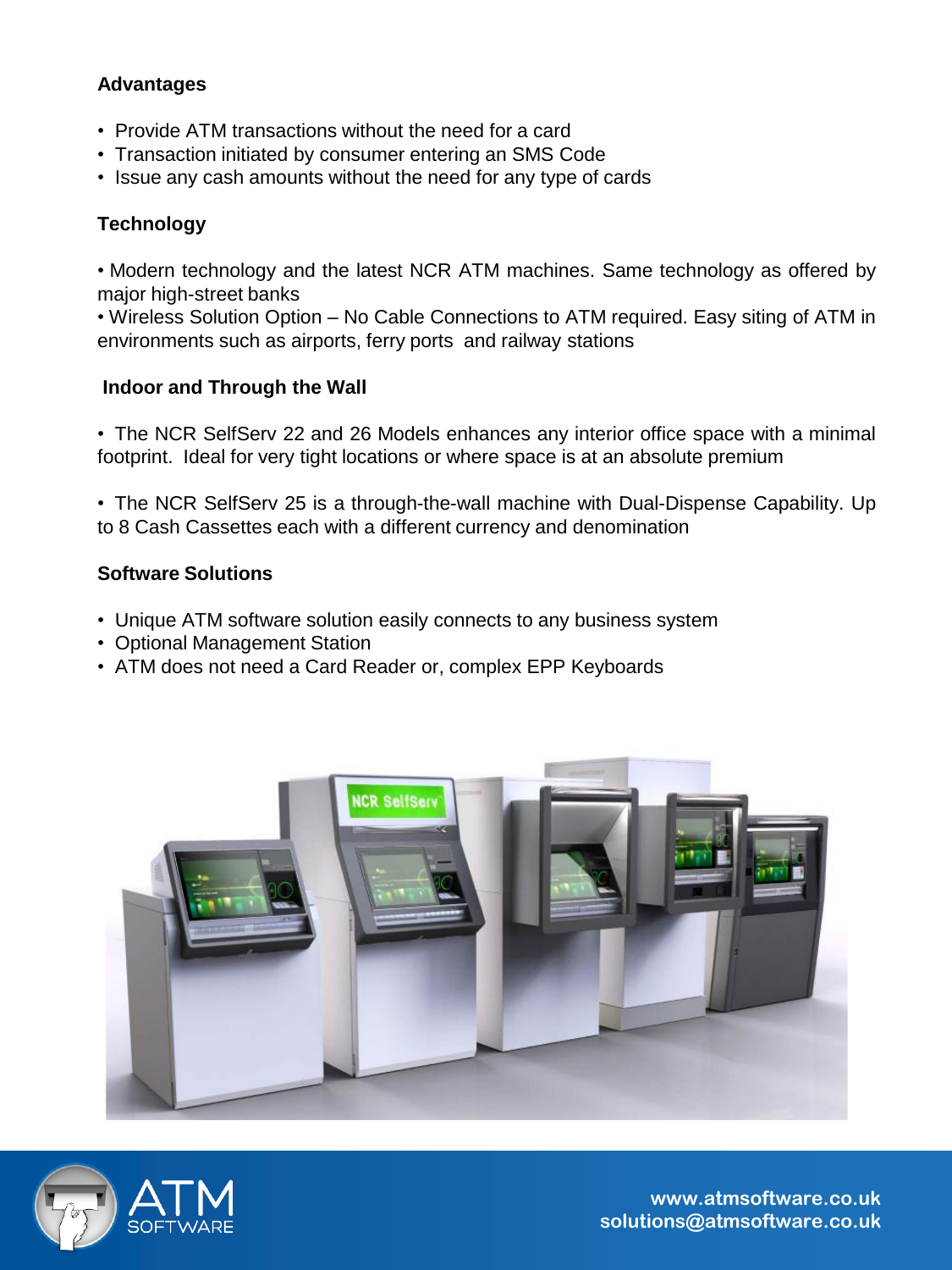#### SMS Authorised ATM Cash Transaction Flow Diagram